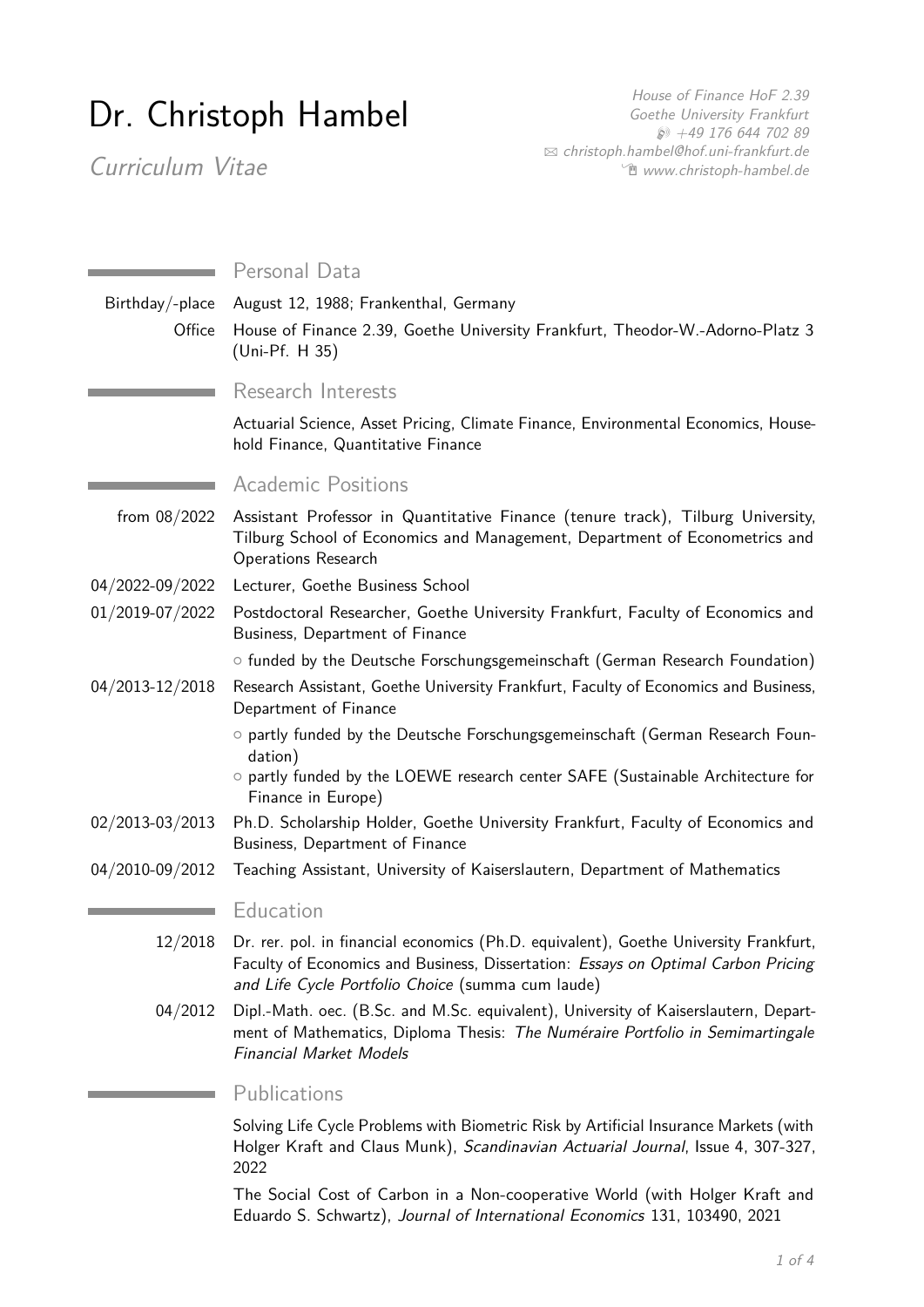Optimal Carbon Abatement in a Stochastic Equilibrium Model with Climate Change (with Holger Kraft and Eduardo S. Schwartz), European Economic Review 132, 103642, 2021

Health Shock Risk, Critical Illness Insurance, and Housing Services, Insurance: Mathematics and Economics 91, 111-128, 2020

Life Insurance Demand under Health Shock Risk (with Holger Kraft, Lorenz S. Schendel, and Mogens Steffensen), Journal of Risk and Insurance 84 (4), 1171-1202, 2017

Current Research

Working Papers Asset Diversification vs. Climate Action (with Holger Kraft and Frederick van der Ploeg), CESifo Working Paper 8476

> When Should Retirees Tap Their Home Equity? (with Holger Kraft and André Meyer-Wehmann), SAFE Working Paper 293

> Recalculating the Social Cost of Carbon (with Soheil Shayegh, Valentina Bosetti, Simon Dietz, Johannes Emmerling, Svenn Jensen, Holger Kraft, Massimo Tavoni, Christian P. Traeger, and Frederick van der Ploeg), FEEM Working Paper 19.2018

> The Carbon Abatement Game (with Holger Kraft and Eduardo S. Schwartz), NBER Working Paper w24604

Work in Progress Asset Prices and the Price of Carbon in a Non-cooperative World

Asset Pricing under Climate Transition Risk (with Holger Kraft and Frederick van der Ploeg)

Optimal Investment and Insurance Demand under Climate Risk

Stranded Assets under Climate Transition Risk (with Holger Kraft and Frederick van der Ploeg)

Popular Media

 $CO<sub>2</sub>$ -Vermeidung und Diversifikation: Wie beeinflussen finanzwirtschaftliche Motive CO2-Emissionen? (with Holger Kraft and Frederick van der Ploeg) Ökonomenstimme, September 2020.

#### Awards

- 2021 Best teaching award ("Student Council Award for Excellent Teaching") of the student council of the Faculty of Economics and Business at the Goethe University Frankfurt, Financial Derivatives and Risk Management
- 2021 Sturm & Drang Prize for the best publication by a young researcher of the Faculty of Economics and Business at the Goethe University Frankfurt, The Social Cost of Carbon in a Non-cooperative World
- 2019 Best paper award in finance and economics at IRMBAM-2019, The Carbon Abatement Game

#### Presentations

- 2022 Finance Brown Bag Seminar at Goethe University Frankfurt, *Invited talk: QFAS* Reading Group at Tilburg University, Invited talk: Macro Seminar Series at the Albert-Ludwigs-University Freiburg
- 2021 Invited talk: Finance Seminar Series at the Lund University, Invited talk: Finance Brown Bag Seminar at the University of Southern Denmark, DGF 27th Annual Meeting, SED 2020 Conference\* (rescheduled), Finance Brown Bag Seminar at Goethe University Frankfurt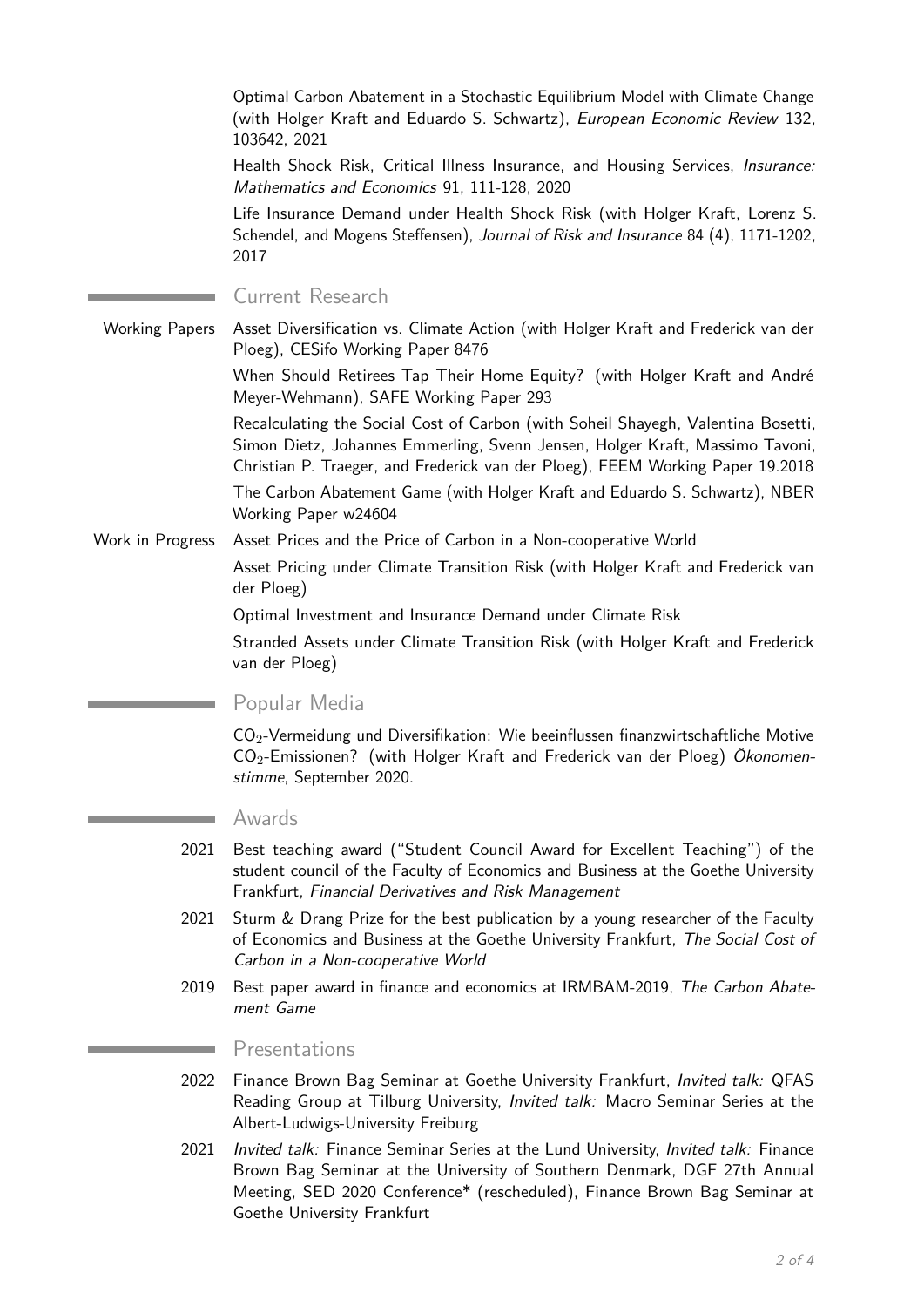- 2020 CEF 26th International Conference. *Invited talk:* Virtual Conference on Climate Risk Metrics (ESG Investing), SURED 2020 Conference, Virtual Seminar on Climate Economics\* (Federal Reserve Bank of San Francisco), EEA 34th Annual Congress, EFA 47th Annual Meeting\*, EAERE 25th Annual Conference
- 2019 EEA 33rd Annual Congress\*, EAERE 24th Annual Conference\*, IRMBAM-2019 Conference
- 2018 Invited talk: ifo Climate Macro Workshop, Invited talk: FEEM Robust Policy Workshop
- 2017 Invited talk: EAERE 23rd Annual Conference, Finance Brown Bag Seminar at Goethe University Frankfurt
- 2015 Frankfurt-Mannheim Macro Workshop

\*) presentation by co-author

## Academic Service

2013, 2016 Co-organizer of the Finance Seminar Series at the Goethe University Frankfurt, jointly with the research center SAFE (with Holger Kraft and Thomas Mosk)

## Refereeing

- Academic Journals Environmental and Resource Economics, Financial Markets and Portfolio Management, Insurance: Mathematics and Economics, Journal of Credit Risk, Journal of Economic Dynamics and Control, Journal of Environmental Economics and Management, Journal of Risk and Insurance, Journal of the Association of Environmental and Resource Economists, Mathematical Methods of Operations Research, Social Choice and Welfare, SN Business & Economics, Technological Forecasting & Social Change
	- Other Cambridge University Press, ECB Working Paper Series, SAFE Asset Pricing Workshop 2021

#### Research Grants

- 2018 German Research Foundation (DFG), project 416567127, Climate Finance: What is the influence of climate change on asset prices? (principal applicant: Holger Kraft), 250,000€.
- 2015 German Research Foundation (DFG), project 269126390, Non-financial life-cycle decisions and their implications on consumption-portfolio choice with unspanned labor income (principal applicant: Holger Kraft),  $180,000 \in$ .

# Teaching Experience

- from 08/2022 Tilburg School of Economics and Management, Lectures
	- o Asset Liability Management (2023), graduate
		- $\circ$  Life Insurance (2023), undergraduate
		- o Valuation and Risk Management (2022), graduate

#### 10/2019-07/2022 Goethe University Frankfurt and Goethe Business School, Lectures

- $\circ$  Advanced Financial Economics I (2019, 2020, 2021), graduate
	- $\circ$  Capital Markets and Asset Pricing (2022), graduate
- $\circ$  Financial Derivatives and Risk Management (2021), undergraduate

### 04/2013-07/2020 Goethe University Frankfurt and Goethe Business School, Teaching Assistant, graduate courses

- Advanced Financial Economics I (2015, 2016)
- $\circ$  Capital Markets and Asset Pricing (2014, 2015, 2017, 2018)